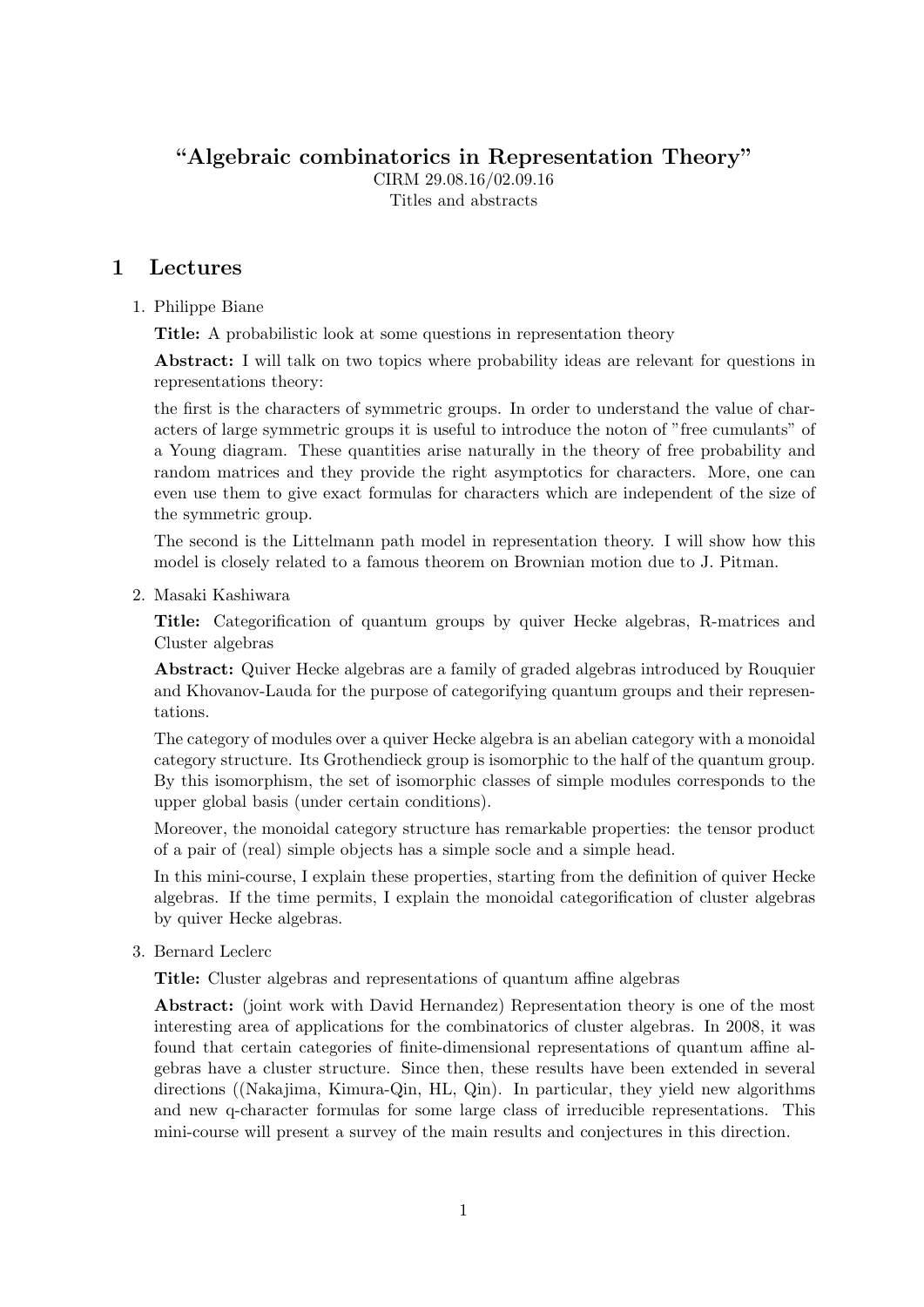4. Piotr Śniady

Title: Jeu de taquin and asymptotic representation theory

Abstract : We consider an infinite version of Schtzenberger's jeu de taquin (sliding game): from a random infinite Young tableau we remove the corner box and slide the remaining boxes so that the gap after the missing box disappears. What can we say about the trajectory of this avalanche? What can we say about the resulting transformation on the set of infinite Young tableaux and the corresponding dynamical system? The answers to these questions are related to problems of the representation theory of the symmetric groups. This is a joint work with Dan Romik.

#### 2 Long talks

1. Jean-Christophe Aval

Title: Rectangular parking functions

Abstract : Parking functions are classical objects in combinatorics, either enumerative or algebraic. They may be seen as labelings of Dyck paths, which are paths with steps  $(1, 0)$ and  $(0, 1)$  usually embedded in a square  $n \times n$ , and constrained to be over the diagonal. Their number is known to be  $(n+1)^{n-1}$ . The symmetric group acts on parking functions by permuting the labels. This action is nicely encoded in terms of symmetric functions through the Frobenius characteristic. In this talk, we will present generalizations of this: for parking functions embedded in a rectangle  $m \times n$ , and for Schroder parking functions, defined as labelings of Schroder paths for which a third type of step  $(1, 1)$  is allowed.

2. Chris Bowman

Title: Kronecker Tableaux

Abstract : The Kronecker problem asks for an algorithmic understanding of the coefficients arising in the decomposition of the tensor product of two simple modules for the symmetric group.

We provide an algorithm for calculating Kronecker coefficients labelled by so-called co-Pieri triples of partitions. This, in some sense, solves half of the Kronecker problem.

This is joint work with Maud De Visscher and John Enyang.

3. Giovanni Cerulli-Irelli

Title: Quiver Grassmannians of Dynkin type.

Abstract: Given a finite-dimensional representation M of a Dynkin quiver Q (which is the orientation of a simply-laced Dynkin diagram) we attach to it the variety of its subrepresentations. This variety is stratified according to the possible dimension vectors of the subresentations of M. Every piece is called a quiver Grassmannian. Those varieties were introduced by Schofield and Crawley Boevey for the study of general representations of quivers. As pointed out by Ringel, they also appeared previously in works of Auslander. They reappered in the literature in 2006, when Caldero and Chapoton proved that they can be used to categorify the cluster algebras associated with Q. A special case is when M is generic. In this case all the quiver Grassmannians are smooth and irreducible of "minimal dimension". On the other hand, in collaboration with Markus Reineke and Evgeny Feigin,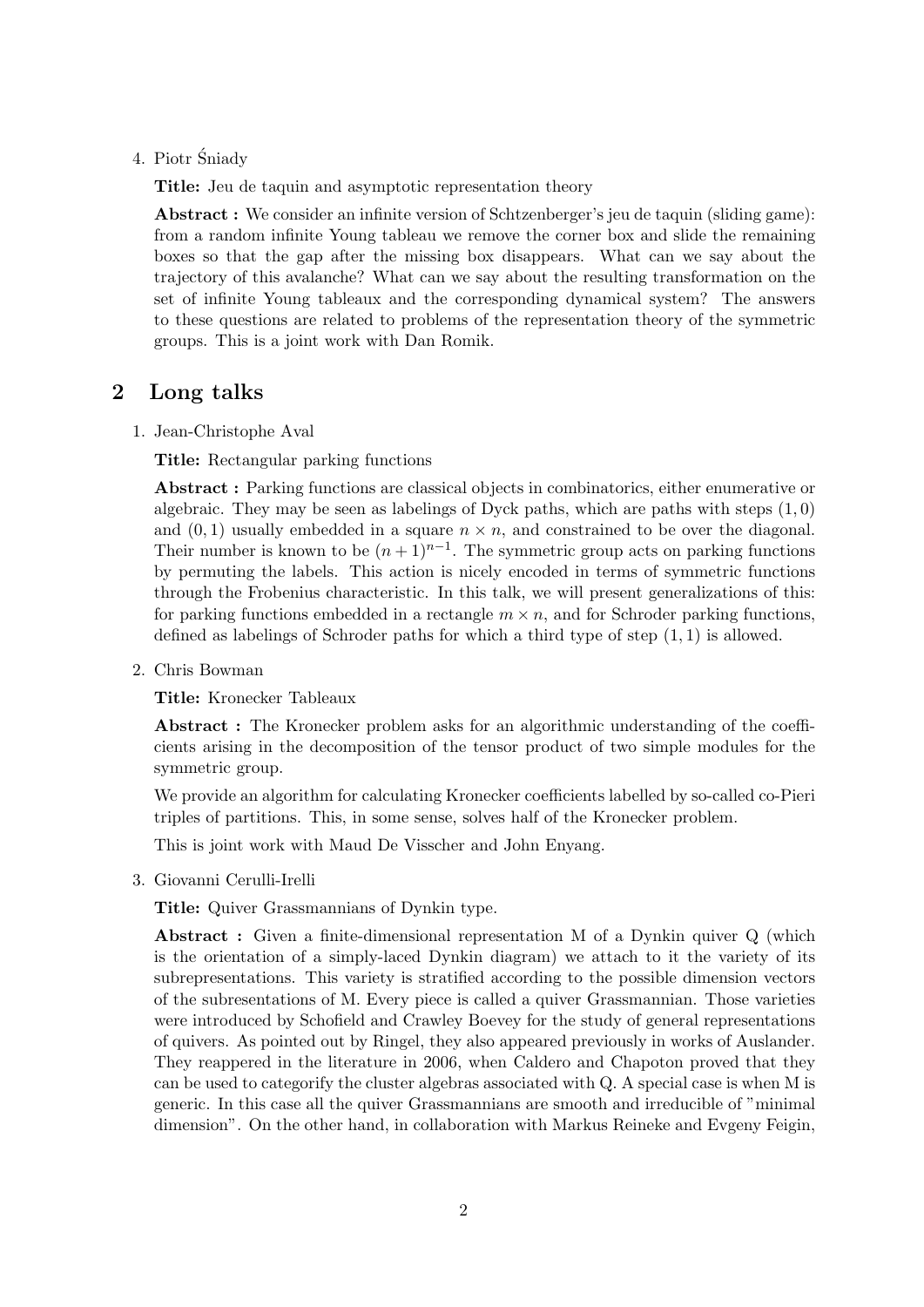we showed that interesting varieties appear as quiver Grassmannians associated with nonrigid modules. In this talk I will survey on recent progresses on the subject. In particular I will provide another proof of the key result of Caldero and Chapoton.

4. Ghislain Fourier

Title: Linear degenerations of flag varieties

Abstract : In 2011, Evgeny Feigin introduced the degenerate flag variety as the highest weight orbit of a PBW degenerate highest weight module. He has provided, similarly to the classical case, a description in terms of sequences of subspace, a "flag description". I will generalize the notion of "degenerate flag variety" by considering all linear flag descriptions, hence introducing the universal linear degeneration of the flag variety. I will provide descriptions of the flat, the irreducible and the normal locus of these degenerations. Finally, to see the analogy to the classical situation, I will explain how these loci are related to Schubert varieties and (partially) PBW degenerate highest weight modules. This is joint work with G. Cerulli-Irelli, X.Fang, E.Feigin, M.Reineke.

5. Myungho Kim

Title: Supersymmetric polynomials and the center of the walled Brauer algebra

Abstract: In this talk, I will introduce a family of commuting elements of the walled Brauer algebra, called the Jucys-Murphy elements. This family is a variant of the ones introduced by Brundan-Stroppel and Sartori-Stroppel. As similar in the case of symmetric groups, the supersymmetric polynomials in the Jucys-Murphy elements belong to the center of the walled Brauer algebra. We show that if the walled Brauer algebra is semisimple, then these supersymmetric polynomials generate the center. This fact enables us to mimic the approach of Okounkov-Vershik on the representation theory of symmetric groups. Furthermore, we have an analogue of the Jucys-Murphy elements for the quantized walled Brauer algebra and a similar connection between the supersymmetric polynomials in the Jucys-Murphy elements and the center. Interestingly enough, this connection was already observed by H. Morton in 2001 in terms of HOMFLY skein on the annulus, and our result gives a proof of a conjecture of Morton. This is a joint work with Ji Hye Jung and was posted on arXiv:1508.06469

This project is supported by the European Research Council under the European Union's Framework Programme H2020 with ERC Grant Agreement number 647353 Qaffine.

6. Martina Lanini

Title: Parking spaces and Catalan combinatorics for complex reflection groups.

Abstract: Recently, Armstrong, Reiner and Rhoades associated to any (well generated) complex reflection group two parking spaces, and conjectured their isomorphism. This has to be seen as a generalisation of the bijection between non-crossing and non-nesting partitions, both counted by the Catalan numbers. In this talk, I will review the conjecture and discuss a new approach towards its proof, based on the geometry of the discriminant of a complex reflection group and the corresponding Lyashko-Looijenga map. This is an ongoing joint project with Iain Gordon."

7. Cédric Lecouvey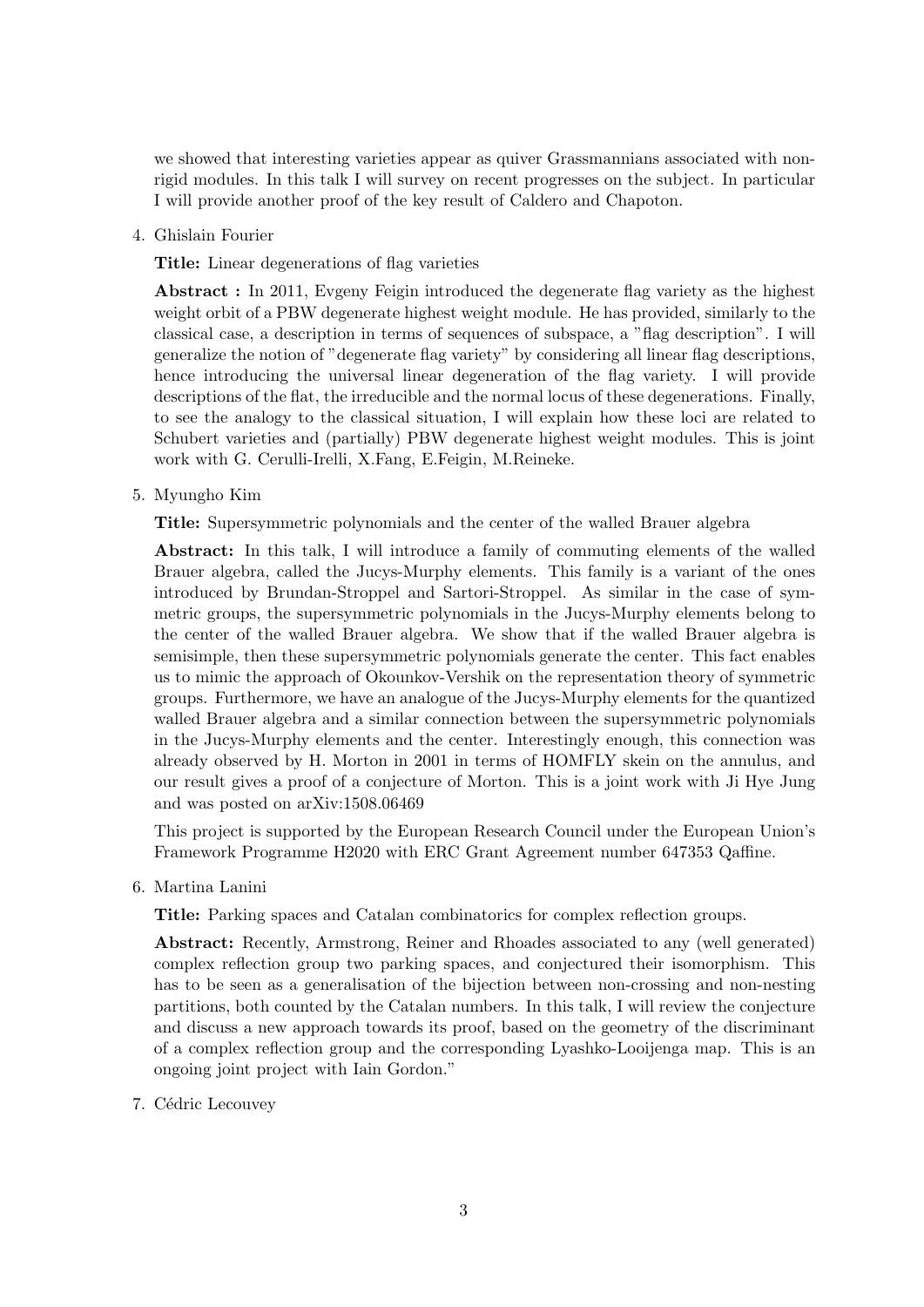Title: Harmonic functions on multiplicative graphs: applications to representation theory and random walks

Abstract: To each simple module of a complex Lie algebra is associated a multiplicative graph. The talk aims to describe the extremal harmonic functions associated to the graphs so obtained in terms of Weyl characters. These harmonic functions have interesting applications, not only in probability theory (conditioning of natural random walks), but also in representation theory itself (positive morphims of character rings, asymptotic of tensor multiplicities and canonical bases).

8. Petra Schwer

Title : Studying affine Deligne Lusztig varieties via folded galleries in buildings

Abstract: We present a new approach to affine Deligne Lusztig varieties which allows us to study the so called "non-basic" case in a type free manner. The central idea is to translate the question of non-emptiness and the computation of the dimensions of these varieties into geometric questions in the Bruhat-Tits building. All boils down to understand existence of certain positively folded galleries in affine Coxeter complexes. To do so, we explicitly construct such galleries and use, among other techniques, the root operators introduced by Gaussent and Littelmann to manipulate them.

### 3 Short talks

1. Thomas Gerber

Title: Triple crystal structure for Fock spaces

Abstract: Combinatorial Fock spaces play a key role in the modular representation theory of complex reflection groups (and related structures) and finite classical groups. They have a triple module structure: for two quantum groups of affine type A, and for a Heisenberg algebra. The Kashiwara crystal arising from a quantum group action is known to have several important interpretations. I will explain how to define a suitable notion of crystal for the Heisenberg algebra, intertwining the two Kashiwara crystals. This gives new results about the representation theory of finite unitary groups and rational Cherednik algebras.

2. Xin Fang

Title: Feigin-Fourier-Littelmann-Vinberg polytopes and string polytopes

Abstract : For Lie algebras of type A and C, both Feigin-Fourier-Littelmann-Vinberg s(FFLV) polytopes and string polytopes parametrize bases of their irreducible representations. G Fourier and P. Littelmann have provided explicit unimodular maps between these polytopes, showing that they are isomorphic. In this talk I will explain a geometric proof by realizing both of them as Newton-Okounkov bodies. This talk is based on a joint work with G. Fourier.

3. Ruslan Maksimau

Title : Categorical actions and KLR algebras

Abstract : The affine Lie algebra  $sl(n+1)$  contains a subalgebra isomorphic to the affine Lie algebra  $sl(n)$ . It is natural to ask if we can restrict categorical representations from affine  $sl(n+1)$  to affine  $sl(n)$ . We prove that a category with an action of affine  $sl(n+1)$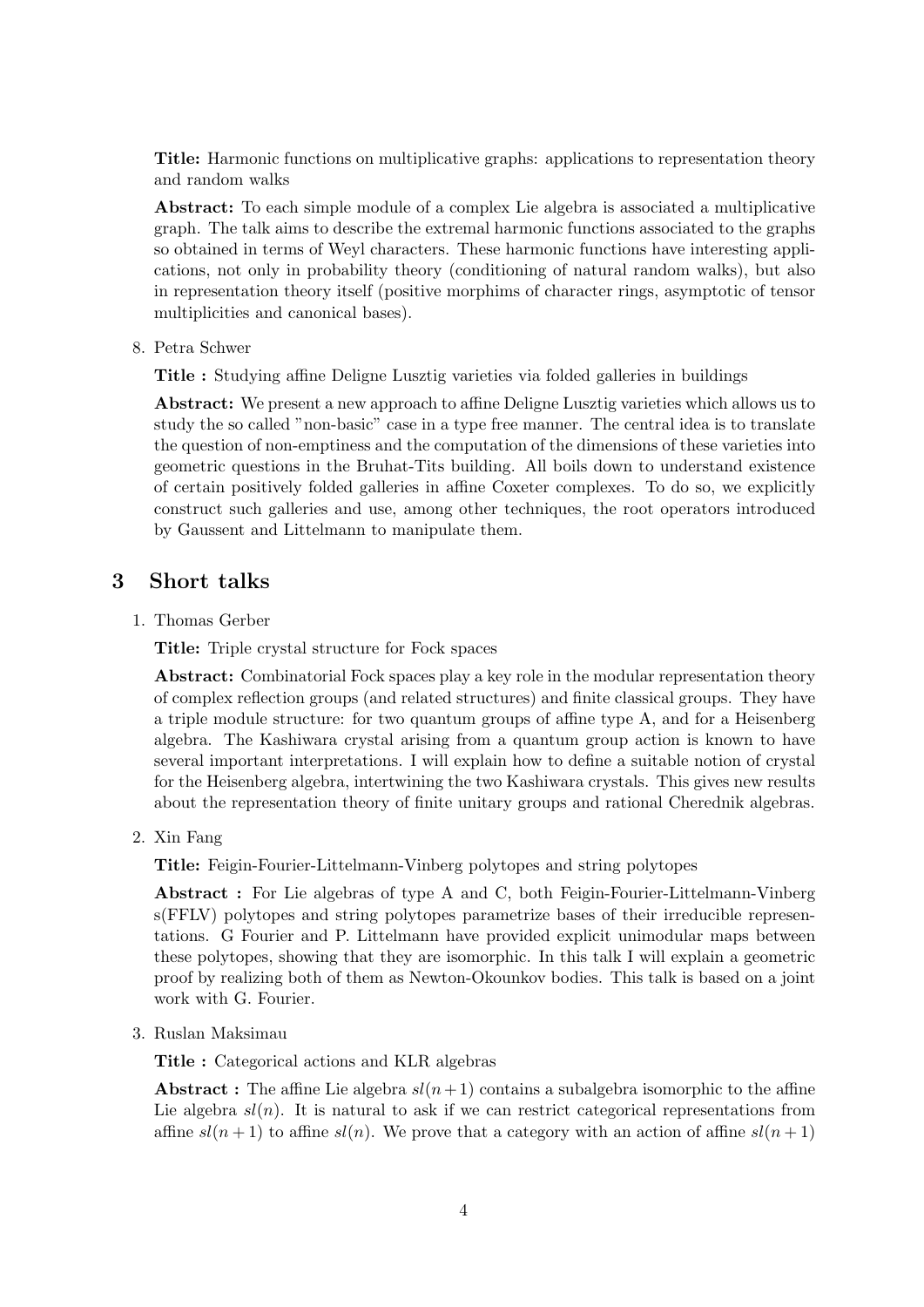contains a subcategory with an action of affine  $sl(n)$ . To prove this statement, we construct an isomorphism between the KLR algebra associated with the n-cycle and a subquotient of the KLR algebra associated with the  $(n + 1)$ -cycle.

4. Huafeng Zhang

Title Representations of quantum affine superalgebra

Abstract : We study tensor product properties of finite-dimensional representations of quantum affine superalgebras associated to general linear Lie superalgebras  $gl(m|n)$ : cyclicity and R-matrices. One essential ingredient in the proofs is the notion of Weyl module.